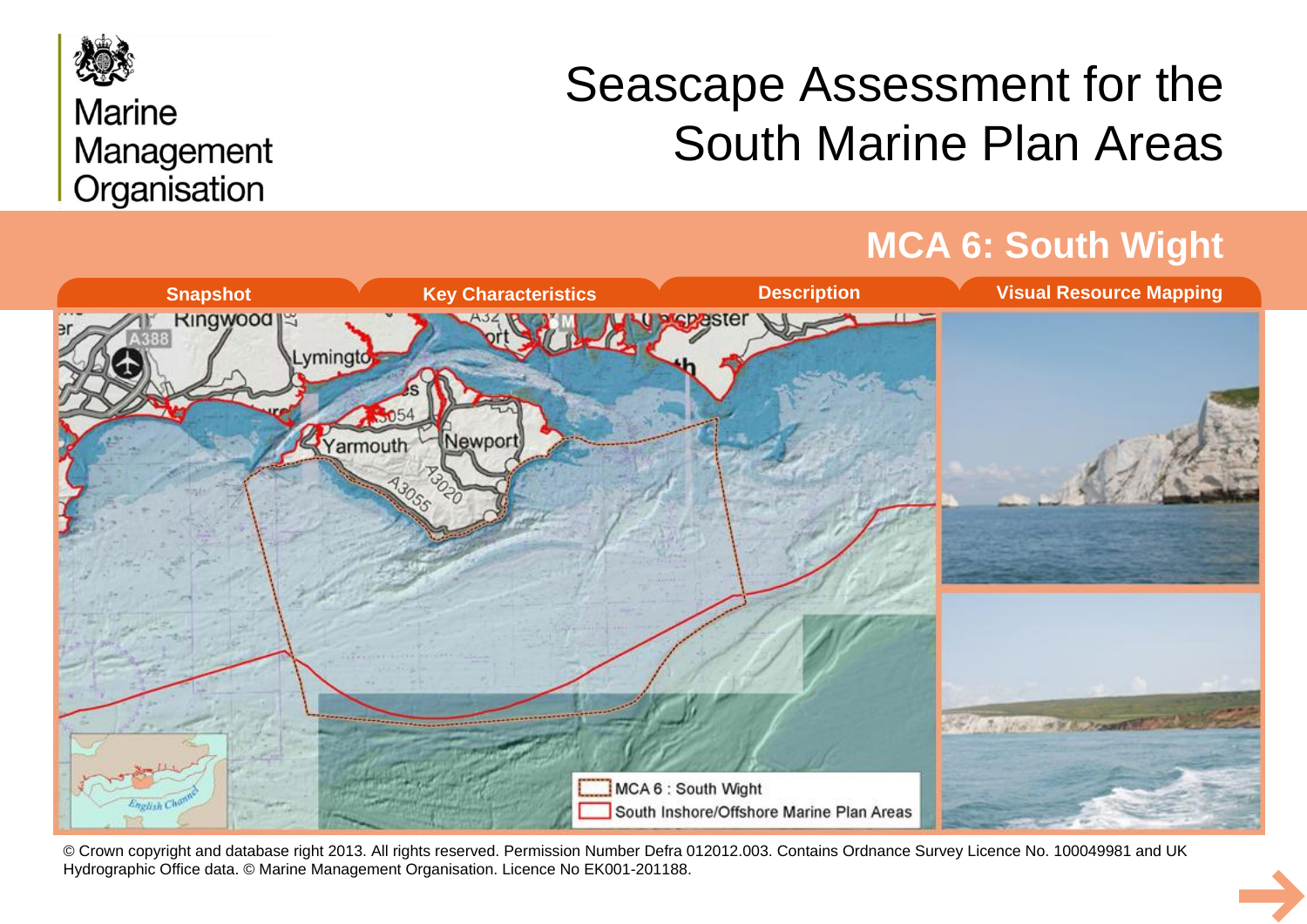**Snapshot** 

### <span id="page-1-0"></span>**Location and boundaries**

The Marine Character Area (MCA) covers the south coast of the Isle of Wight from the Needles in the west (at the interface with MCA 5) to Foreland in the east, reflecting the change in marine and coastal character between the north and south coasts. The boundary with the Solent also accounts for variations in tidal and sea conditions, and the routes used by sea transport to/from Portsmouth and Southampton. Offshore, the MCA extends eastwards to meet MCA 7 off Selsey Bill, before the rocks and shoals of the Owers that influence conditions in this area. Southwards, the MCA takes in the waters surrounding the island, extending to a maximum of 32 kilometres (17 nautical miles) offshore to the edge of the Wight-Barfleur Reef SAC and the main English Channel shipping lanes. The maximum depth of the MCA at its offshore limits is approximately 45 metres.

Please note that the MCA boundaries represent broad zones of transition (not immediate breaks in character). Natural, visual, cultural and socio economic relationships between adjacent MCAs play a key role in shaping overall character. Therefore individual MCAs should not be considered in isolation.

### **Overall character**

South Wight is a diverse MCA displaying a wide range of coastal landscapes and marine characteristics. The southern coastline of the Isle includes sections of internationally important geology, geomorphology and coastal habitats reflecting some 120 million years of evolution. These include the most important fossils in the world for early dinosaurs, as well as the distinctive slumped and 'gardenesque' Undercliff. The island is surrounded by offshore rocky ledges and reefs which host rich maritime biodiversity as well as the wrecks of numerous vessels that have succumbed to the dangerous waters associated with them. The scenic beauty of the island, and particularly its unrestricted sea views across the Channel, has been appreciated for centuries by eminent writers and artists – as well as the Victorian middle classes who spurred the development of its seaside resorts. The MCA's role in both World Wars as well as famous historic invasion attempts such as the Spanish Armada result in an area steeped in history. Fishing (commercial and recreational), marine transportation and coastal and sea-based recreation (including yachting and diving) are the key human activities which shape the character of South Wight today.

### **Adjacent National Character Areas (NCAs)**

The adjacent coastline includes the following NCAs as defined by Natural England<sup>1</sup>:

· 127: Isle of Wight

### **Adjacent nationally protected landscapes**

Apart from the settlements of Ventnor, Shanklin and Sandown, the coastline falls within the Isle of Wight Area of Outstanding Natural Beauty (AONB). In addition, the coastline and coastal waters from the western edge of Ventnor Bay to the Needles forms the majority of the Tennyson Heritage Coast.

Snapshot **Key [Characteristics](#page-2-0) [Description](#page-3-0) Visual [Resource](#page-8-0) Mapping**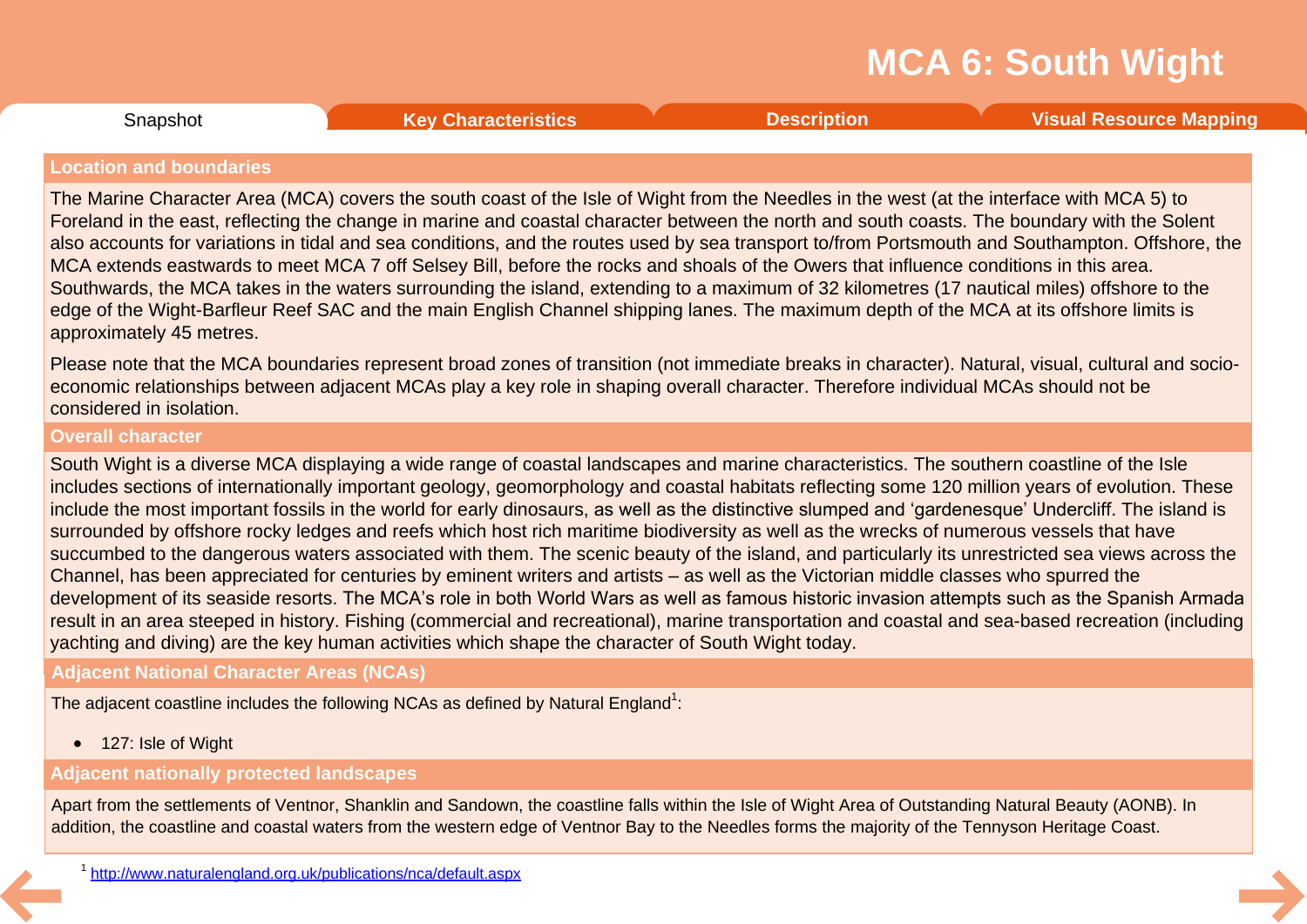<span id="page-2-0"></span>

| <b>Snapshot</b>                                                                     | <b>Key Characteristics</b>                                                                                                                                                                                                                                                                                                                                                                                |           | <b>Description</b>                                                                                                                                                                                                                                                                                                                                                         | <b>Visual Resource Mapping</b>                                                                                                          |
|-------------------------------------------------------------------------------------|-----------------------------------------------------------------------------------------------------------------------------------------------------------------------------------------------------------------------------------------------------------------------------------------------------------------------------------------------------------------------------------------------------------|-----------|----------------------------------------------------------------------------------------------------------------------------------------------------------------------------------------------------------------------------------------------------------------------------------------------------------------------------------------------------------------------------|-----------------------------------------------------------------------------------------------------------------------------------------|
|                                                                                     | South coast of the Isle of Wight displaying internationally important<br>geological exposures, including fossilised dinosaur remains.<br>Large-scale geomorphological features including the high white<br>chalk cliffs in the south-west (terminating at the iconic Needles in<br>MCA 5), the active landslip of the Undercliff, and smaller-scale<br>features including 'chines', sea caves and stacks. |           | Historic wrecks from international vessels which foundered off the<br>dangerous coastline, often en-route to British or French ports via the<br>Channel. Some were sunk by gunfire or torpedo attack.<br>Distinctive octagonal tower of St. Catherine's Lighthouse providing a<br>guide for vessels navigating in the English Channel and those<br>approaching the Solent. |                                                                                                                                         |
| to safe navigation.                                                                 | Complex tidal currents circulating around the island, including a<br>strong tidal race off St Catherine's Point, overfalls and rip tides.<br>Rocky ledges extending half a mile offshore provide further hazards                                                                                                                                                                                          |           | Important social, economic and visual relationships with the Solent<br>(MCA 5) to the north and Poole Bay to the west (MCA 4), with many<br>cargo and transport vessels passing through this MCA en-route to<br>Southampton, Portsmouth and Poole.                                                                                                                         |                                                                                                                                         |
| whole coastline and surrounding seas are of significant<br>ornithological interest. | Nationally and internationally important coastal habitats, including<br>maritime grasslands, scrub and fen fringing the River Yar. The                                                                                                                                                                                                                                                                    |           | Rich seas for commercial and recreational fishing, with catches<br>landed at Bembridge, Portsmouth and Weymouth.<br>Extensive dredging of marine gravels in the east and south-west of                                                                                                                                                                                     |                                                                                                                                         |
|                                                                                     | Rich assemblage of marine habitats and species owing to the<br>transition zone between warmer south-western and colder North<br>Sea waters. Cetaceans and basking sharks frequent the area.                                                                                                                                                                                                               |           | the MCA providing aggregates for the construction industry.<br>Popularity of the Isle of Wight for tourism since the Victorian period,<br>with seaside resorts defining south-eastern coastline in contrast to<br>the remote south-western half of the island.                                                                                                             |                                                                                                                                         |
| shellfish species, as well as diverse underwater flora.                             | Submerged sea caves, limestone and chalk ledges and offshore<br>rocky reefs providing valued marine habitats for a range of fish and                                                                                                                                                                                                                                                                      |           | Historic centre for yachting, including the annual Round the Island<br>race. National Trust access land and a Coastal Path allow walkers<br>to appreciate uninterrupted clifftop views across the Channel.                                                                                                                                                                 |                                                                                                                                         |
|                                                                                     | Evidence for human occupation stretching back some 80,000 years,<br>before the island was created. Bronze Age round barrows on the<br>chalk ridge are visible from the coast and surrounding seas.                                                                                                                                                                                                        | $\bullet$ | High scenic qualities long appreciated by artists and writers,<br>including Gilpin, JMW Turner and Tennyson (the Tennyson<br>Monument is a prominent navigational feature in the south-west),                                                                                                                                                                              |                                                                                                                                         |
|                                                                                     | 18th and 19th century ornamental parks and gardens strongly<br>influencing the character of the Undercliff.                                                                                                                                                                                                                                                                                               |           |                                                                                                                                                                                                                                                                                                                                                                            | Overriding maritime character with perceptual qualities strongly<br>linked to sea and weather conditions. The Isle features strongly in |
| $\bullet$<br>Wars.                                                                  | Associations with the defence of England, and later Britain, including<br>the role of Carisbrooke Castle in defending against the Spanish<br>Armada and observation stations/transmitters serving the two World                                                                                                                                                                                           |           | views from the Channel, with the white chalk cliffs and Needles in<br>the west standing out against the sea.                                                                                                                                                                                                                                                               |                                                                                                                                         |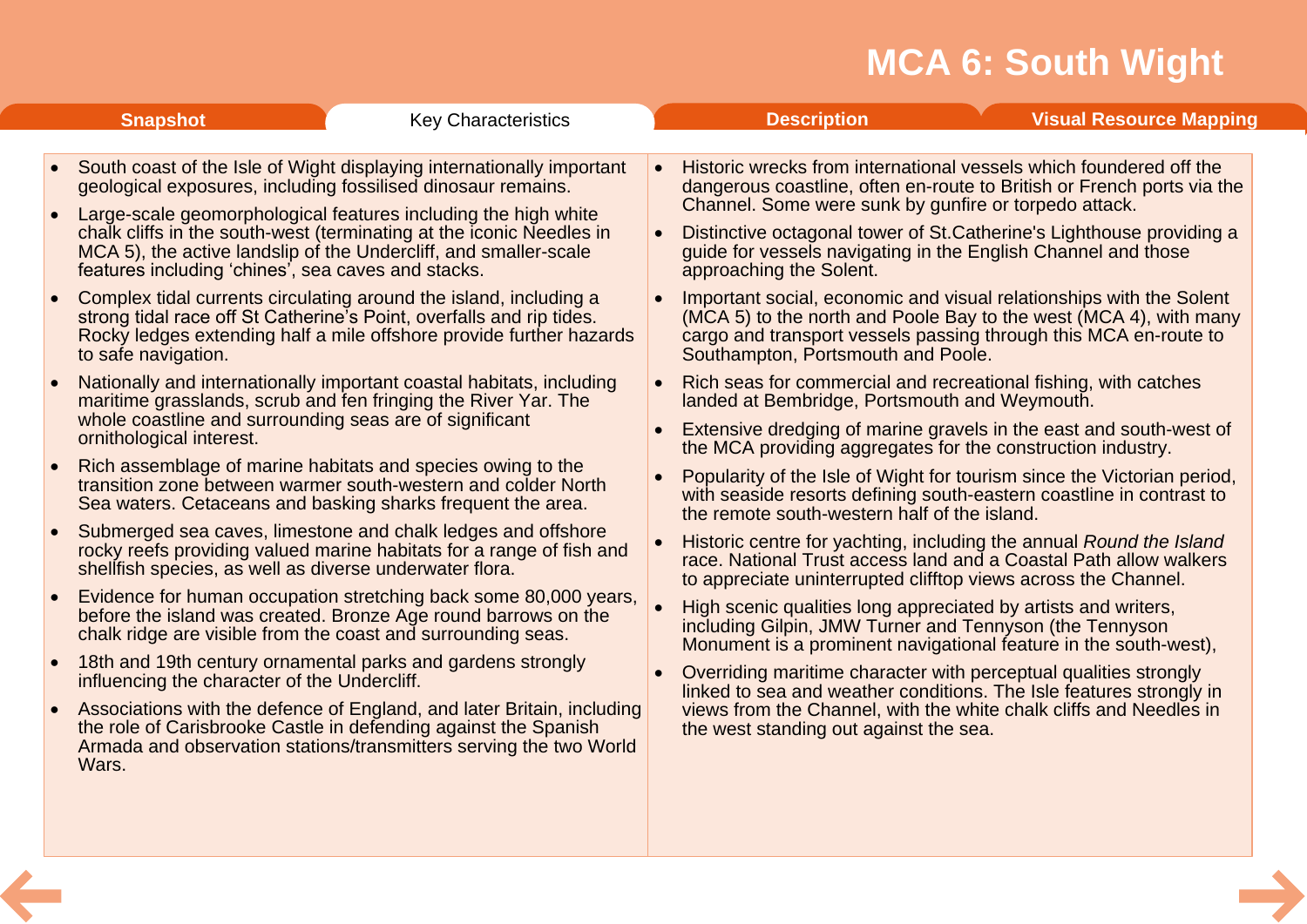<span id="page-3-0"></span>**[Snapshot](#page-1-0) Key [Characteristics](#page-2-0) [Description](#page-3-0) Visual [Resource](#page-8-0) Mapping** 

For ease of reference, the following description text is arranged under three headings, considering the 'Natural', 'Cultural / social' and 'Aesthetic / perceptual' characteristics of the Marine Character Area. It should be noted, however, that all of these aspects combine and interact with each other to varying degrees to shape character.

### **Natural influences**

The Isle of Wight as a whole is a geological microcosm of south-east England, containing exposures of rock spanning some 120 million years. The south-western coast is world renowned for successions of the Wealden Group and the overlying Lower Greensand Group, containing the richest early Cretaceous dinosaur fauna in the world. The remains occur as associations of disarticulated bones and partial skeletons, often associated with plant beds, and occasionally as nearly complete three-dimensional skeletons. Other reptiles, including turtles, crocodilians and pterosaurs also occur.



*Chalk cliffs below Tennyson Down*

The coastline of the MCA also includes the famous chalk cliffs at Culver and between Compton Bay and the Needles (the latter within MCA 5) –

containing calcium-rich remains of microscropic marine plants laid downon the floor of a deepening sea. Large-scale geomorphological features of national importance are also associated with this coastline, such as the Isle of Wight monocline – the huge fold that buckled the rocks from the Needles to St Catherine's Point 60 million years ago, the Undercliff (the largest active landslip in Europe) and small scale features such as 'chines', cliffs, sea caves and stacks. The steep coastal slopes of the Wealden and Lower Greensand rocks are subject to continuous slipping and erosion due to the differing strengths and permeability of the various clay, marl, shale and sandstone strata.

The coastline supports a range of nationally and internationally important habitats and species, including vegetated cliffs, species-rich calcareous, acidic and mesotrophic grasslands (variations owing to the underlying geology), scrub, woodland and fens fringing the River Yar at Freshwater. Part of the coastline forms the main English stronghold for the Glanville fritillary butterfly, and the cliffs support internationally important breeding sea bird colonies, as well as peregrine falcons. Offshore waterfowl species, such as the great crested grebe are thought to overwinter in the area, and considerable numbers of divers are likely to pass through the MCA on passage.

The shoreline and coastal waters surrounding the island are internationally protected as part of the South Wight Maritime SAC. Submerged sea caves are home to important algal and mollusc species, and at the eastern limit of the island, the Bembridge Ledges support a great diversity of intertidal marine life. The contrasting mix of exposed and sheltered conditions provided by the marine limestone pavement supports a remarkable range of marine plants and animals such as wild native oyster beds, the brown alga *Peacock's Tail*, shrimps, sea anemones and both species of seahorse. Extending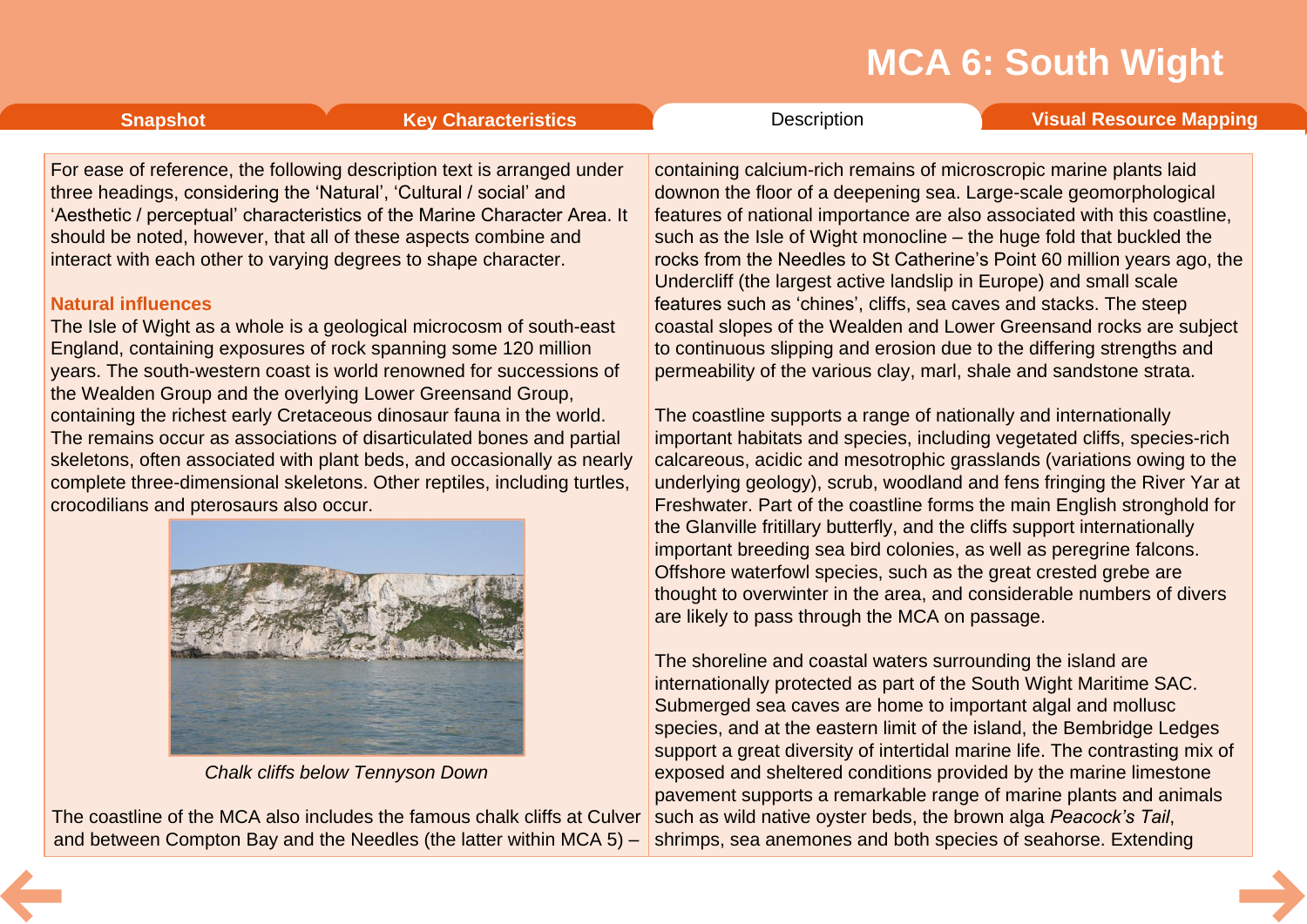offshore include some of the most important subtidal chalk reefs in Britain (representing over 5% of Europe's coastal chalk exposures), also supporting a wide variety of marine life, including rare seaweeds. The rich assemblage of habitats and species associated with the maritime environment surrounding the Isle of Wight is partly because several species reach their eastern limit of distribution along the English Channel at the Isle, which represents a transition zone between warmer south-western and colder North Sea waters. The area frequently attracts bottlenose dolphins and other cetaceans, as well as basking sharks which are sometimes sighted off the Isle. Complex tidal currents circulate around the island, with St Catherine's Point being particularly treacherous in heavy weather owing to rocky ledges extending up to half a mile offshore. A strong tide race, combined with nearby overfalls, eddies and isolated rip tides combine to make seas in this area difficult to predict. Vessels are encouraged to pass around St Catherine's Deep to avoid this area, some three miles from the coast.

Progressing further offshore from the Isle, the seafloor is largely characterised by thick marine sediments of sand and gravel, laid down since the sea transgressed across the wider area during the Holocene. Pockets of variation occur, creating changes in sea and ecological conditions, including within the area's recommended Marine Conservation Zones (rMCZ). Utopia rMCZ, in the north-east of the MCA, is an area of bedrock and large boulders hosting regionally rare communities of sponges, anthozoans, hydroids and bryozoans. In the south-eastern corner of the MCA, also extending into MCAs 7 and 13, is the Offshore Overfalls rMCZ, characterised by unusual morphological features such as sandwaves, 'megaripples' and large relic glacial deposits forming a series of large bank features in an area of high tidal currents. This has produced an ecologically important area for various fish species, including rays.

The diverse waters and seabed of the MCA are home to an array of fish and shellfish including black sea bream, plaice, smoothhound shark, mackerel, sprat, brown crab, lobster and squid. Cod are seasonally abundant, and may spawn in the area, as are herring, bass, mullet, plaice, dab and sole. Migratory fish found in the area include Atlantic salmon, sea trout and the European eel. As such the area provides rich commercial and recreational fishing grounds (considered more in the next section).

### **Cultural / social influences**

A rise in global sea level after the last glaciation (around 7,000 years ago) flooded the former river valley of the Solent to the north and the future English Channel to the south, cutting the Isle of Wight off from mainland Britain. There is evidence for human occupation on what is now the Isle from well before this event, including flint tools found in gravel deposits from the Palaeolithic period, indicating the presence of humans some 80,000 years ago. The Megalithic Longstone monument at Mottistone, and concentrations of Bronze Age round barrows forming distinctive skyline features along the chalk ridge, provide further evidence of early settlement. Their highly visible location is likely to be strategic, discernible in views from miles around, including from the coast and surrounding seas.

The island became an agricultural centre in the Roman period, with nationally important remains of villas at Newport and Brading. It continued to be dominated by agriculture throughout the Saxon and medieval periods, but it did witness its share of dramatic events. For example, the Norman Carisbrooke Castle played a key role in defending Britain against the Spanish Armada in the late  $16<sup>th</sup>$  century, and was also where Charles I was imprisoned during the English Civil War before being tried and executed in London.

**[Snapshot](#page-1-0) Key [Characteristics](#page-2-0) [Description](#page-3-0) Visual [Resource](#page-8-0) Mapping**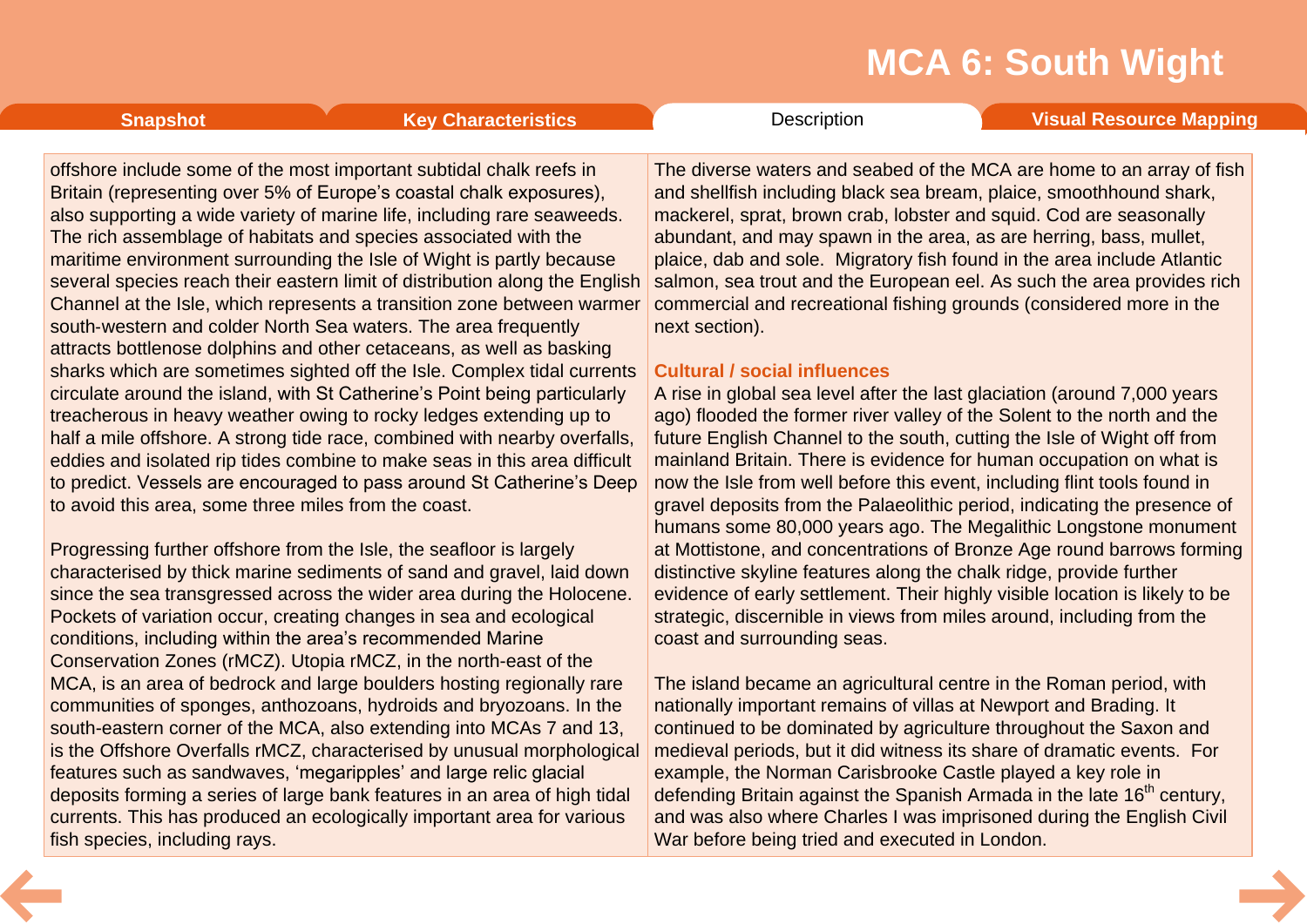**[Snapshot](#page-1-0) Key [Characteristics](#page-2-0) Visual [Resource](#page-8-0) Mapping Characteristics Visual Visual Resource Mapping** 

Significant landscape change was introduced during the late 18<sup>th</sup> and 19<sup>th</sup> centuries by the growth of the *'picturesque'* movement and a widespread appreciation of natural beauty, spurred on by the Romantic Movement in the arts. This saw the island's scenic resources being exploited, particularly the dramatic Undercliff, which became the home of wealthy settlers renowned for their gardens. The arrival of Queen Victoria and Albert in 1845, and the development of their new summer palace at Osborne (in the north of the island), stimulated the spread of further villa gardens with exotic and ornamental plants – contributing greatly to the distinctive character of the Undercliff.



*Shanklin Chine, with exotic plantings* The island's popularity as a holiday destination burgeoned following both the arrival of the Royals and the railways after the 1860s, spurring the rapid development of resorts on the south-east coast popular with the middle classes: Ventnor, Shanklin and Sandown. Today, the development associated with these towns has an overriding influence on the character of the south-east coastline of the island and views from eastern seaward approaches, providing a stark contrast to the sparsely settled south-west from St Catherine's Head westwards. Tourism is a major contributor to the island's economy today.

During the Second World War the island was frequently bombed. With its proximity to France, it had a number of observation stations and transmitters, and was the starting-point for one of the earlier *Operation Pluto* pipelines to feed fuel to the Normandy landings. Offshore, evidence of casualties from both World Wars are present. World War I casualties include the trawler *HMS Apley* which foundered in 1917 whilst on minesweeping duties, and the *SS Mendi,* which collided with another vessel off St Catherine's Point whilst transporting South African military labourers in 1917, sinking with the loss of all 607 troops and 29 crew<sup>2</sup>. Wold War II casualties include the HMS Crestflower - which was bombed by German aircraft also while on minesweeping duties in 1940, and a number of D-Day casualties. St Catherine's Deep is thought to be an explosives dumping ground, with a concentration of wrecks in this area now popular for recreational dives.



*The popular coastal resort of Shanklin*

The treacherous sea conditions off the Isle of Wight, owing to the presence of overfalls, strong tidal streams and exposure to the full force of prevailing south-westerlies sweeping up the Channel, is depicted in the large number of other wrecks from as far back as the  $14<sup>th</sup>$  century. Many are cargo vessels en-route to/from ports on either side of the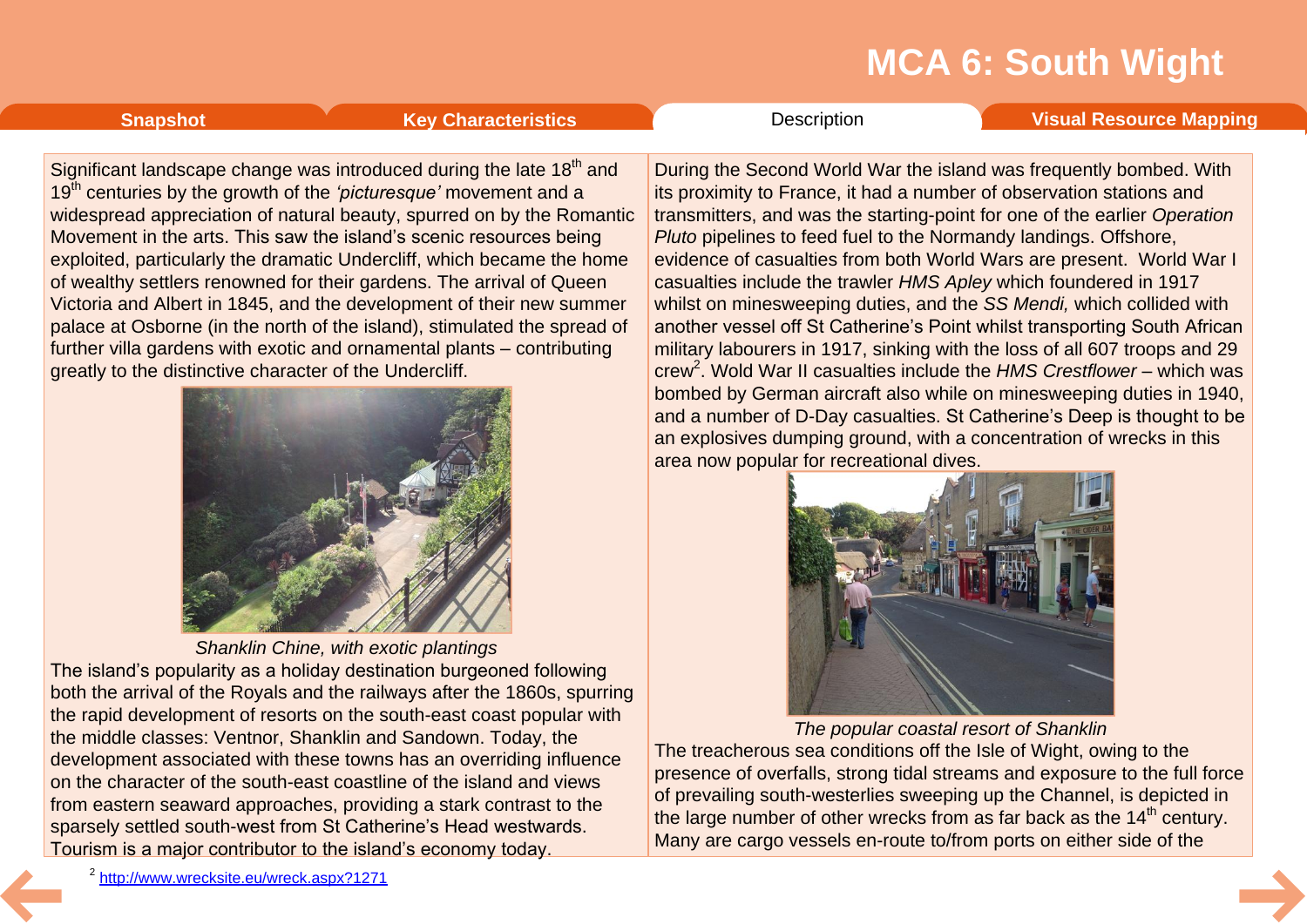# **[Snapshot](#page-1-0) Key [Characteristics](#page-2-0) Visual [Resource](#page-8-0) Mapping Characteristics Visual Visual Resource Mapping**

Channel (including Southampton, Bristol and Calais) carrying a range of global products illustrating the importance of the wider marine area as an international trade route; salt, coal, chalk, timber, fruit, cork and wine being some examples. As well as the dangerous sea conditions, attacks by torpedo or gunfire were frequently responsible for the casualties, particularly during the World War years.



*St Catherine's lighthouse*

St Catherine's lighthouse, constructed in 1840, has a main light which is visible for up to 30 nautical miles in clear weather. It stands where a light has been in place to warn shipping since 1323. The beam is the third most powerful light in the Trinity House Service, providing a guide to shipping in the Channel as well as vessels approaching the Solent. Constructed in 1840, the 27 metre white octagonal lighthouse is a prominent landmark appearing in views from along the coast and the sea. Also providing guidance through and around these hazardous waters is the Needles Lighthouse (within MCA 5), with its two white, two red and one green sector lights.

Today the seas of the MCA, particularly routes in and out of the Solent, retain their importance for international maritime trade, supplemented

by recreational uses owing to the popularity of the wider area for sailing, including the annual *Round the Island* race. Passenger ferries and cruise ships also pass through the MCA, allowing passengers glimpses of the Isle of Wight's distinctive coastline en-route to dock at Southampton, Portsmouth or Weymouth.

The wide range of fish and shellfish species present in the waters, and associated with the rocky ledges and wrecks of the seabed, provide a valued resource for commercial netters and trawlers, as well as recreational anglers. Catches are landed at the main fishing ports of Bembridge, Portsmouth, Poole and Weymouth. The thick marine sand and gravel sediments to the east and south-west of the Isle of Wight are also exploited through dredging under licence from The Crown Estate.



*Fishing boat and extensive views into the English Channel*

### **Aesthetic and perceptual qualities**

The spectacular coastline and long-distance coastal and sea views associated with South Wight have provided inspiration for writers and artists over the centuries. William Gilpin noted in  $1798<sup>3</sup>$  the scenic value of the views out from the island: *'…the island does not depend on its home scenery. Its views over the Channel and the Hampshire coast are its pride' .*

<sup>3</sup> In his book: Observations on the Western Parts of England, Relative Chiefly to Picturesque Beauty: To which are Added, a Few Remarks on the Picturesque Beauties *of the Isle of Wight.*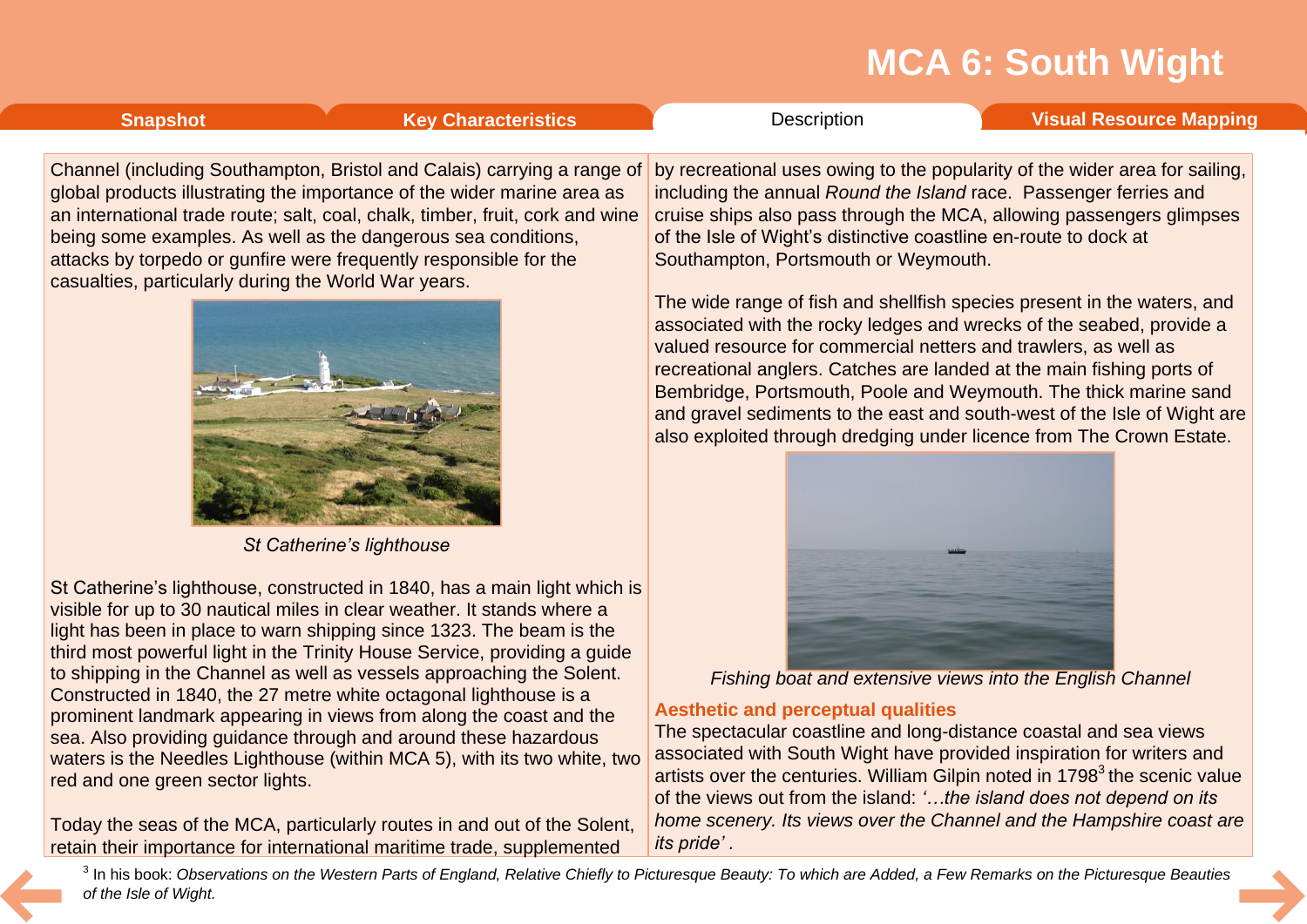### <span id="page-7-0"></span>**[Snapshot](#page-1-0) Key [Characteristics](#page-2-0) [Description](#page-3-0) Visual [Resource](#page-8-0) Mapping**

JMW Turner also visited the Isle of Wight at the end of the 18th century; his sketchbook of 1795 containing watercolours of Freshwater Bay and other local scenes. By the early 19th century the Isle of Wight was becoming a popular place to visit particularly by well-to-do visitors. Jane Austen in *Mansfield Park* notes the enthusiasm of one of her characters *'she thinks of nothing but the Isle of Wight, and she calls it the Island as if there is no other island in the world'.*

Lord Tennyson moved to Farringford at Freshwater in 1853. He often walked on High Down (now Tennyson Down), which is crowned by a 147 metre high memorial cross visible from the surrounding seas and the Solent (MCA 5). He is said to have composed the *Charge of the Light Brigade* while walking on this part of the island. The presence of Tennyson in Freshwater drew statesmen, scientists, painters, writers and artists to the area including Lewis Carroll, Charles Darwin, Charles Dickens and Sir Arthur Sullivan. In the 20th century D H Lawrence holidayed in Freshwater and later wrote *The Trespasser*, partly set in Freshwater Bay. In J B Priestley's *English Journey* (1934) he wrote of the Isle of Wight:

*'It is the English south country in miniature – Lilliputian downs and all – with an island quality added, a lightening of the horizon in whichever direction you look...'*

Today, large sections of the coastline are owned by the National Trust and the entire stretch is circumnavigated by a Coastal Path (including the Tennyson Trail in the west, allowing visitors to re-trace the writer's steps). Far-reaching views are afforded from the cliffs and the adjacent elevated chalk ridge across the English Channel as far as the eye can see, with the varied coastline itself forming a recognisable feature in views from the sea, including the stark high white cliffs in the west (terminating at the iconic Needles with their red-and-white lighthouse) to

the distinctive slumping and wooded Undercliff. Gently rounded downland summits form the landward horizon in views from the sea, with telecommunications masts (e.g. on St Catherine's Point) protruding into a characteristically undeveloped skyline punctuated by the rugged shapes of ancient burial mounds.



*Views to St Catherine's Bay and the Channel beyond*

The perceptual qualities experienced along the coastline of Isle vary markedly between the largely undeveloped south-west and the sprawling coastal resorts fringing much of the coastline in the south east. The influence of the sea and the weather, however, dominates, having a dramatic effect on perceptions of the seascape. Full exposure to the storms and gales coming off the Channel, with associated crashing waves, quickly puts the small island at the mercy of a wild and unforgiving sea. A sense of eeriness pervades in dark, foggy conditions, when sweeping looms of light penetrate through the mist from the island's lighthouses. Conversely, on a calm, clear summer's day the sounds of seabirds and gentle lapping of the waves transform the seascape into a haven of tranquillity.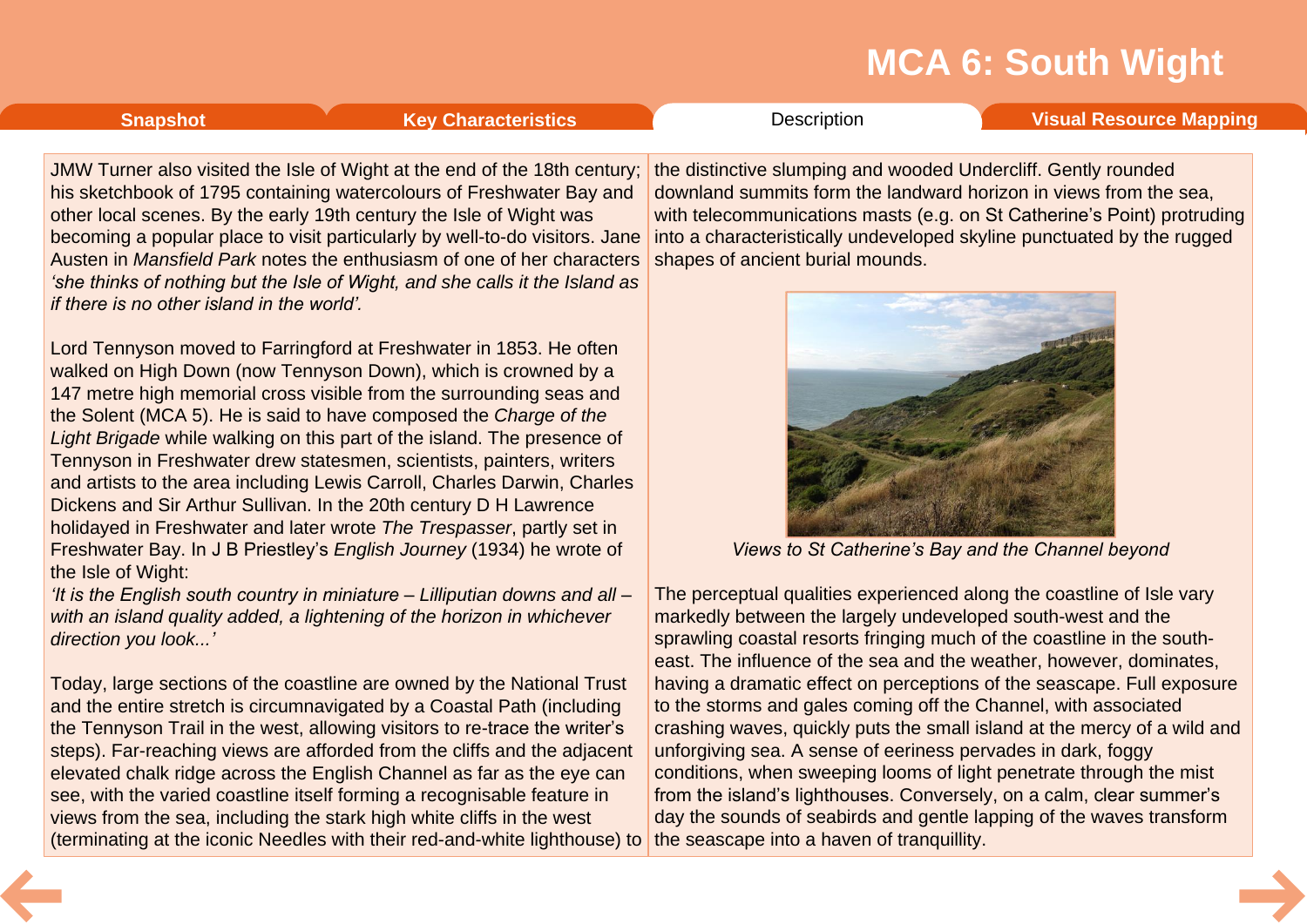**[Snapshot](#page-1-0) Key [Characteristics](#page-2-0) [Description](#page-3-0)** Visual [Resource](#page-8-0) Mapping

### <span id="page-8-0"></span>**Land with views of MCA 6**



100

- Durlston Head, Studland and the southern edge of Portsdown have extensive views of the MCA.
- Extensive views also afforded from elevated land within the South Downs (5-10km inland) and the southern half of the Isle of Wight, including Tennyson Down.
- · Views are afforded to the MCA from inland locations including Kithurst Hill (including sections of the South Downs Way), small areas between Ringwood and Lyndhurst and at Verwood, and Staplers on the Isle of Wight.
- · Some views can be obtained from between 5-10km inland west of Horndean, large areas at Barton on Sea and smaller areas at Bournemouth and the Isle of Purbeck.
- Some views to the MCA can also be obtained over 10km inland along the northern extents of the elevated South Downs.
- The coast from Kimmeridge (Dorset AONB) to Otterwood (New Forest National Park) has limited views of the MCA.
- · Thornhill to Cissbury Ring (South Downs National Park), and Totland to East Cowes within the Isle of Wight AONB also have limited visibility of the MCA.

© Crown copyright and database right 2013. All rights reserved. Permission Number Defra 012012.003. Contains Ordnance Survey Licence No. 1 to 20<sup>21</sup> to 40<sup>41</sup> to 60<sup>61</sup> to 80<sup>81</sup> to 80<sup>81</sup> to 80<sup>81</sup> to [10](#page-7-0)0<br>© Crown copyright and database right 2013. All rights reserved. Permission Number Defra 012012.003. Contain<br>100049981 and UK Hydrographic Office data. ©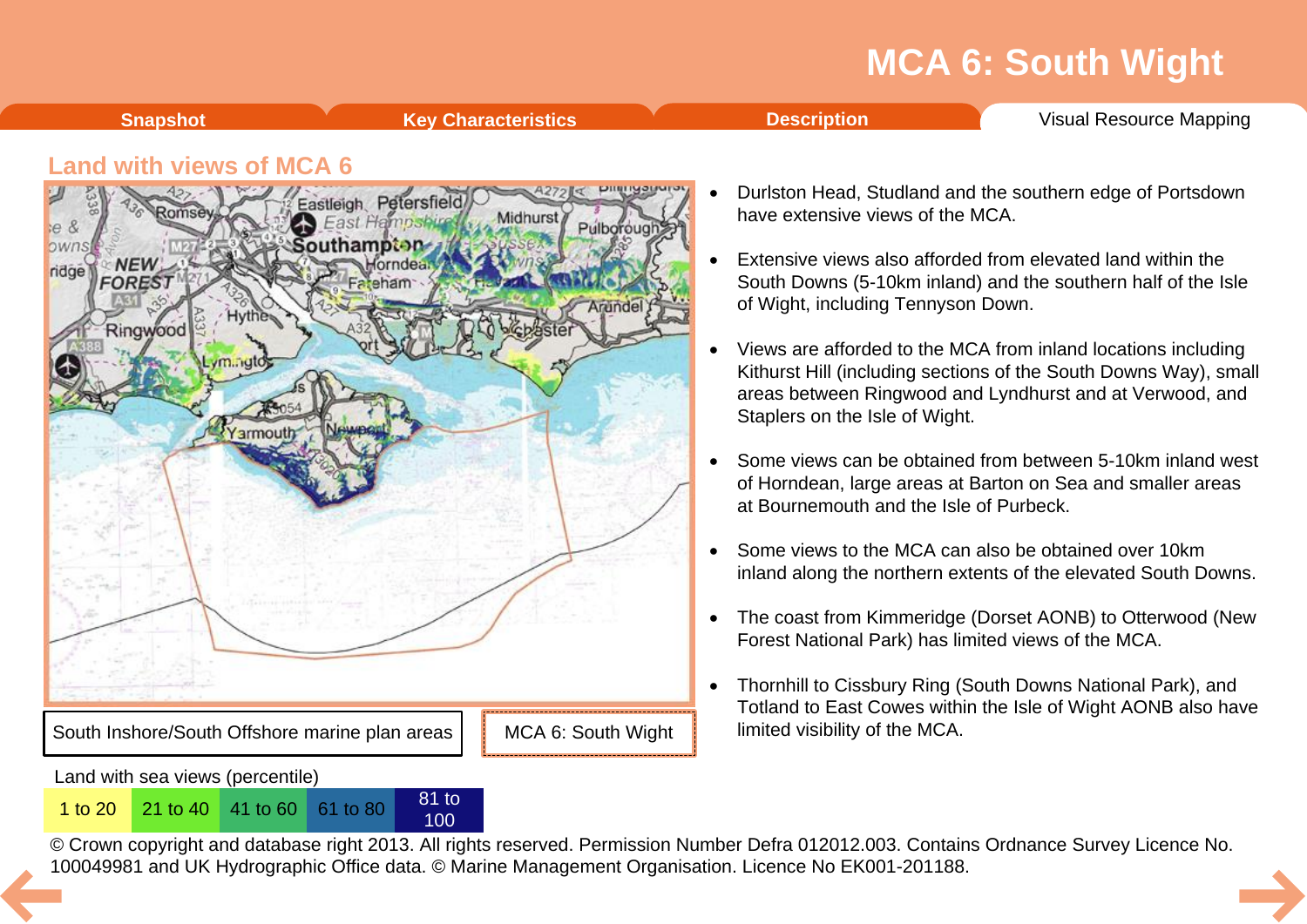<span id="page-9-0"></span>

|  | .<br>' Resource<br>Visual<br>apping |
|--|-------------------------------------|
|  |                                     |

### **Visibility of sea from land**

Relative visibility of the sea surface from viewers on land







0-1km from the High Water Mark 1-5km from the High Water Mark



5-10km from the High Water Mark 10-20km from the High Water Mark

| South Inshore/South Offshore marine plan areas |                                          |  |                     |          |  |  |  |  |
|------------------------------------------------|------------------------------------------|--|---------------------|----------|--|--|--|--|
|                                                | MCA 6: South Wight                       |  | Location of viewers |          |  |  |  |  |
| Visibility of sea from land (percentile)       |                                          |  |                     |          |  |  |  |  |
|                                                | 1 to 10   11 to 20   21 to 30   31 to 40 |  |                     | 41 to 50 |  |  |  |  |
|                                                | 51 to 60 61 to 70 71 to 80 81 to 90      |  |                     | $91$ to  |  |  |  |  |

© Crown copyright and database right 2013. All rights reserved. Contains Ordnance Survey Licence No. 100049981 and UK Hydrographic Office [da](#page-8-0)ta. © Marine Management Organisation. License No. EK001-201188.